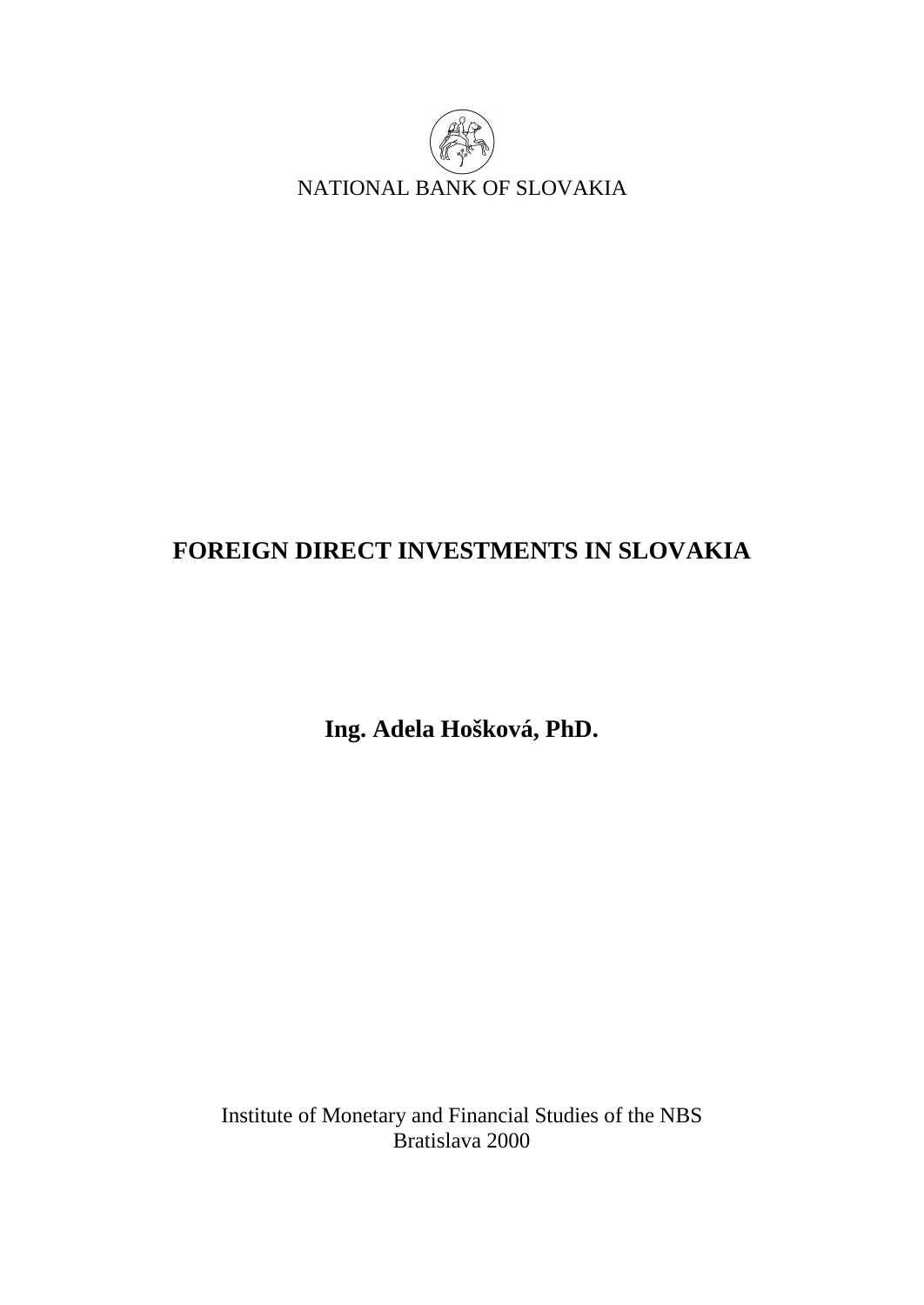## **Foreign Direct Investment in Slovakia**

### **Inflow of Investment Capital from Abroad**

In comparison with the previous period, the first half of 1999 saw a slowdown in the inflow of foreign investment capital into the Slovak economy. During the first half of 1998, the volume of foreign direct investment (FDI) reached Sk 7,581.0 million, due primarily to two large investments in metal working and food processing. During the first half of 1999, the volume of FDI followed the trend from 1996 and 1997, and totalled US\$ 1,757.31 million at 30 June 1999.

| Year           | Volume as at Net<br>January 1 | change | in<br><b>Increase</b><br>$\frac{9}{6}$<br>with<br>respect<br>exchange-rate<br>differences | <b>Exchange-rate</b><br>to differences | Volume<br>as at<br>December 12 |
|----------------|-------------------------------|--------|-------------------------------------------------------------------------------------------|----------------------------------------|--------------------------------|
| 1994           | 15,179                        | 8,580  |                                                                                           | 246                                    | 24,005                         |
| 1995           | 24,005                        | 6,757  | 129.5                                                                                     | 1,035                                  | 31,797                         |
| 1996           | 33,092                        | 10,304 | 141.1                                                                                     | 467                                    | 43,863                         |
| 1997x          | 48,876                        | 6,208  | 126.9                                                                                     | $-272$                                 | 54,812                         |
| 1998xx         | 54,812                        | 14,296 | 125.5                                                                                     | 1,880                                  | 70,988                         |
| 1999xxx 70,988 |                               | 4,578  |                                                                                           | 1,348                                  | 76,914                         |

#### **Tab.1 Survey of foreign direct investments (FDI) in Sk millions**

*Note: The table shows data revised in 1998 and 1999.* 

*x - Change in methodology - inclusion of CZK among convertible currencies* 

*xx - Change in methodology - inclusion of capital in Sk (from 1994 to 1996 only capital in foreign currency)* 

*xxx - Volume as at 30 June 1999* 

*Tab. 2 to 7 see in BIATEC Journal*

In relative terms, the structure of foreign direct investments remained stable, only the share of investment in industrial production decreased somewhat in favour of wholesale and retail trade. The other items remained virtually unchanged.

In industrial production, the largest volume of foreign capital was invested in the processing of food and beverages, representing 12% in percentage terms, followed by metal working (9.3%), car industry (7.0%), chemical production (6.2%), and the manufacturing of metal-based products except machines, other non-metal goods, etc.

A large portion of foreign capital was again invested in banking and insurance (21.6%), where a moderate increase in absolute terms was attributable to the fact that the amount of permanently available funding contributed by foreign banks to their branch offices had increased slightly. The level of foreign direct investment in tourism, transport, warehousing, and telecommunications is unsatisfactory.

In the long-term, the structure of FDI by country is relatively stable. Most capital came from Germany, Austria, and until recently from the Czech Republic, which confirms the opinion that Slovakia is most often selected by investors from neighbouring countries having long-standing relations with us. This situation changed in 1998, when the USA, Holland, and Great Britain moved to leading places on the list of investors as a result of large investments in food industry and metal working.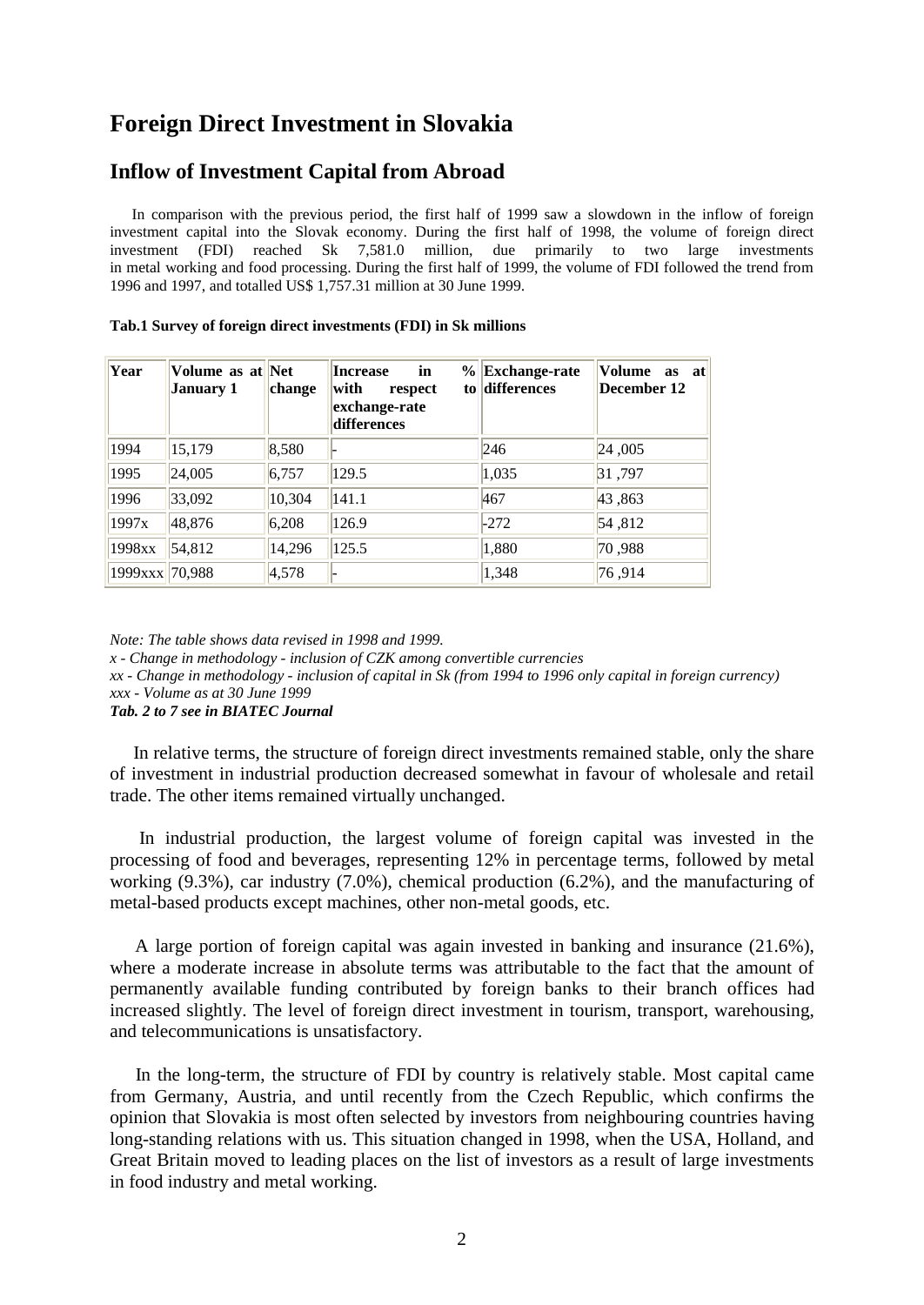In 1996 and 1997, the structure of FDI in Slovakia by region was stable in relative terms. In 1998, the structure changed somewhat in favour of the Presov and Kosice regions, due to a large investment in metal working, which improved the overall structure of FDI in Slovakia.

#### **Outflow of Investment Capital from Slovakia**

The outflow of capital from Slovakia shows changing dynamics. The first half of 1999 indicates that the volume of capital outflow is following a moderately downward trend.

The structure of capital export from Slovakia by destination remained basically unchanged. Most capital is exported to the Czech Republic, Hungary, and the Ukraine. In comparison with the previous year, a marked change was recorded in the 3rd place, which is now occupied by Great Britain.

The structure of capital export by sector underwent marked changes in 1999. In comparison with 1998, the volume of foreign direct investment in the banking sector fell significantly, by roughly Sk 2.2 billion; whilst the volume of direct investment increased in industrial production (by over 30%), and partially in wholesale trade, real estate, and services.

With regard to the structure of capital export in industrial production, the largest volumes were recorded in metal working and production (20.7%); the production of coke, oil products, and nuclear fuels (6.2%); gum and plastics goods, pharmaceuticals and chemicals (7.2%).

#### **Effects of FDI on the Balance of Trade and Payments**

The share of joint ventures and 100% foreign-owned organisations in the exports and imports of Slovakia has now been monitored for six years. Our calculations are based on data from the statistical reports DEV 1 - 12 of the NBS. When used in combination with the report called 'Detailed Survey of Foreign Assets of Companies', the data can be extracted from the total amount of assets and liabilities according to the identification numbers of organisations.

Tab. 7 shows an unexpected increase in the volume of assets and liabilities for the 1st half of the year in comparison with the previous year.

The mid-year data for 1995 - 1999 show no marked deviations from the average figures. In comparison with 1998, a positive trend was recorded in exports, which grew in volume by 27.3%. Although imports increased by only 11.8%, the difference between imports and exports is on the decrease in both joint ventures and companies 100% owned by foreign investors, which is a positive trend.

According to the currently applied method, a new element in the monitoring of assets and liabilities in joint ventures is the possibility to quantify the internal turnover between parent and affiliated companies (according to the original method, the import and export of materials for processing could not be extracted), which reached Sk 75,093 million in exports and Sk 72,468 million in imports over the 1st half of 1999. As a result, the share in total exports and imports in joint ventures has changed substantially, to 66% in both cases.

At the same time, this view has principally changed the significance of FDI in terms of foreign trade and its effect on the country's balance of trade and payments. The analysis indicates that the best performing domestic companies are those with foreign capital interests or 100% owned by foreign investors. This confirms the results of previous analyses, i.e. the highly positive effect of FDI on domestic companies in terms of overall effectiveness. In essence, all this means is that the larger companies have a dominant effect on the overall results. In terms of intra-company turnover, the above applies to companies in the car